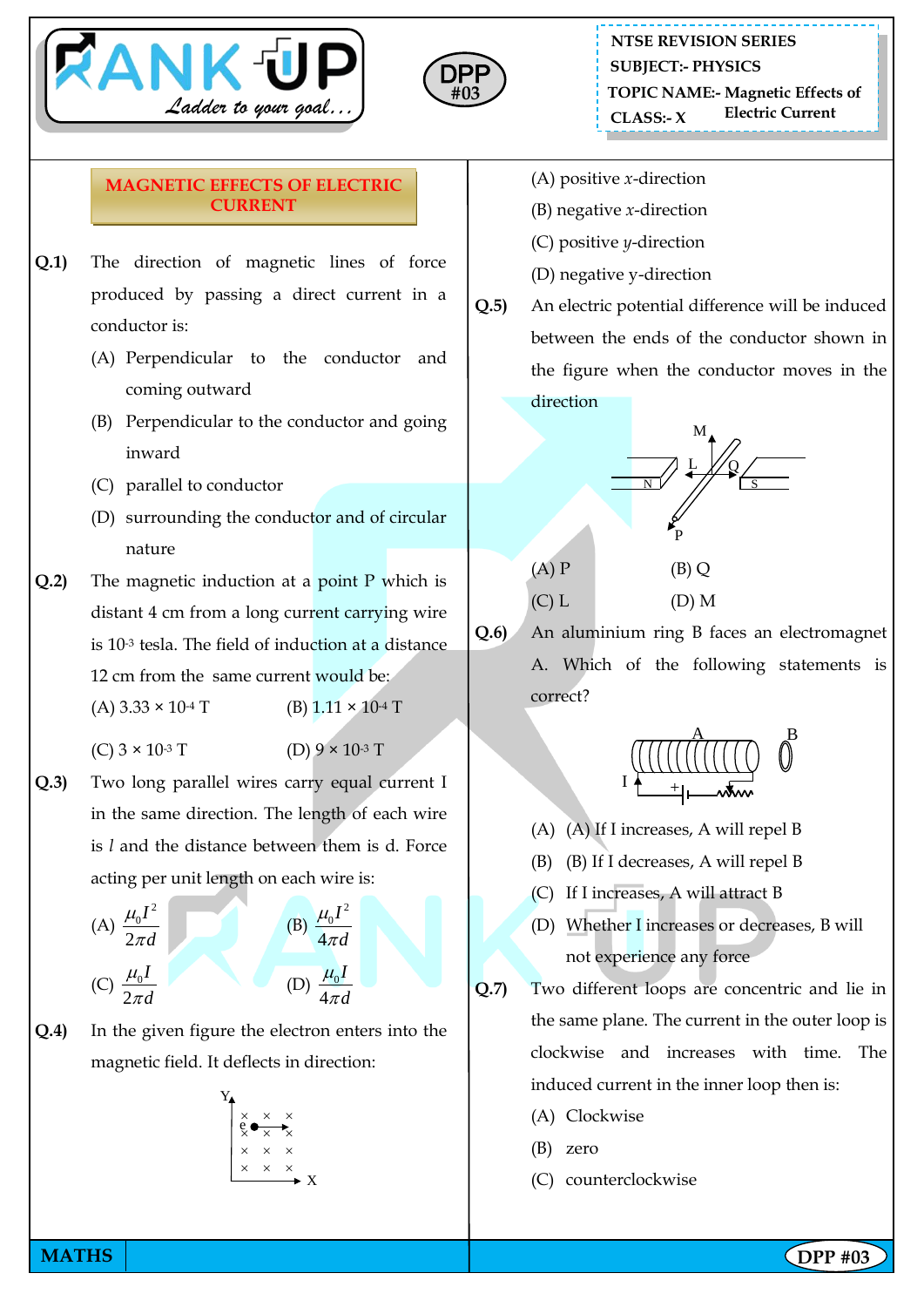



|       | (D) in a direction that depends in the ratio of |  |  | (B) DC generator and AC motor |                                                    |
|-------|-------------------------------------------------|--|--|-------------------------------|----------------------------------------------------|
|       | the loop radii                                  |  |  | (C) DC motor and DC generator |                                                    |
| Q.8   | A horizontal straight conductor (otherwise      |  |  |                               | (D) AC motor and AC generator                      |
|       | placed in a closed circuit) along east-west     |  |  |                               | The magnetic field due to a current element is     |
|       | direction falls under gravity; then there is:   |  |  |                               | independent of                                     |
|       | (A) no induced e.m.f. along the length          |  |  |                               | (A) current through it                             |
|       | (B) an induced emf across the length            |  |  |                               | (B) distance from it                               |
|       | (C) an induced current from west to east        |  |  |                               | (C)its length                                      |
|       | (D) an induced current from the east to west    |  |  |                               | (D) none of the above                              |
| Q.9   | A car moves on a plane road. Induced e.m.f.     |  |  | Q.15                          | The strength of the magnetic field around an       |
|       | produced across the axle is maximum when it     |  |  |                               | infinite current carrying conductor is             |
|       | moves:                                          |  |  |                               | (A) same every where                               |
|       | (A) at the poles                                |  |  |                               | (B) inversely proportional to the distance         |
|       | (B) move at equator                             |  |  |                               | inversely proportional to the square of the<br>(C) |
|       | (C) remains stationary                          |  |  |                               | distance                                           |
|       | (D) no e.m.f. is induced at all                 |  |  |                               | directly proportional to the distance<br>(D)       |
| Q.10  | Induced emf in the coil depends upon            |  |  | Q.16                          | A charge is fired through a magnetic field. The    |
|       | (A) conductivity of coil                        |  |  |                               | force acting on it is maximum when the angle       |
|       | (B) amount of flux                              |  |  |                               | between the direction of motion and magnetic       |
|       | (C) rate of change of linked flux               |  |  |                               | field is                                           |
|       | (D) resistance of coil                          |  |  |                               | $(A)$ zero<br>(B) $\pi/4$                          |
|       | Q.11) The net magnetic flux through any closed  |  |  |                               | (C) $\pi/2$<br>(D) $\pi$                           |
|       | surface, kept in a magnetic field is            |  |  | Q.17)                         | What happens between the two streams of            |
|       | (B) $\mu_0/4\pi$<br>$(A)$ zero                  |  |  |                               | electrons moving parallel to each other in the     |
|       | (D) $4\mu_o/\pi$<br>(C) $4\pi\mu_o$             |  |  |                               | same direction?                                    |
| Q.12) | The armature current in a DC motor is           |  |  |                               | (A) Attract each other                             |
|       | maximum when the motor has:                     |  |  |                               | (B) Repel each other                               |
|       | (A) picked up maximum speed                     |  |  |                               | (C) Cancel the electric field of each other        |
|       | (B) just started                                |  |  |                               | (D) Cancel the magnetic field of each other        |
|       | (C) intermediate speed                          |  |  | Q.18)                         | The strength of the magnetic field at a point      |
|       | (D) just been switched off                      |  |  |                               | distance 10 cm from a long straight current        |
| Q.13) | Fleming's left and right hand rules are used in |  |  |                               | carrying wire is B. The field at a distance 5 cm   |
|       | (A) DC motor and AC generator                   |  |  |                               | will be                                            |
|       |                                                 |  |  |                               |                                                    |

**MATHS NATHS Example 2018**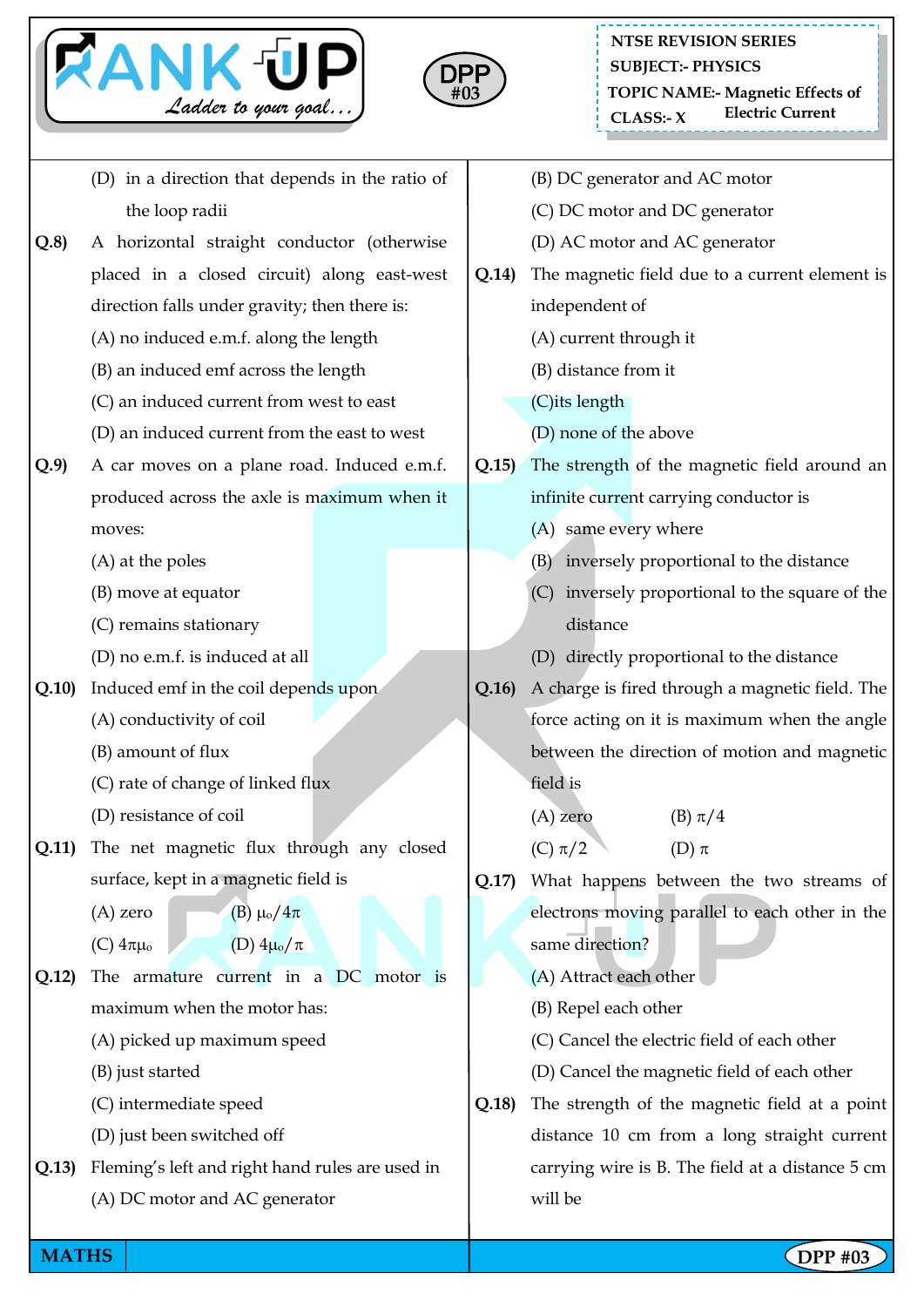



**MATHS NATHS Example 2018**  $(A) B/4$  (B) B/2  $(C)$  2B  $(D)$  4B **Q.19)** Figure shows three parallel wires carrying currents as shown. The force on the wire b is  $2A$ <sup>4</sup>  $4A$ <sup>4</sup>  $\downarrow$ 2A a b c (A) towards c (B) towards a (C) zero (D) perpendicular to current  $Q.20$ ) A rectangular loop carries a current  $I<sub>o</sub>$ . It is placed near a long straight conductor carrying current I as shown in figure. What will be the nature of the force experienced by the coil?  $I_0$   $\uparrow$   $\uparrow$  I (A) no force (B) repulsion (C) attraction (D) it will experience a torque **Q.21)** A small piece of substance is repelled by a strong permanent magnet. The substance is (A) diamagnetic (B) paramagnetic (C) ferromagnetic (D) ferrite **Q.22)** If the magnetic field is parallel to a surface, then the magnetic flux through the surface is (A) zero (B) small but not zero (C) infinite (D) large but not infinite **Q.23)** Which of the following gives the direction of the induction emf? (A) Faraday's laws (B) Lenz's law (C) Ampere's theorem (D) Biot Savart law **Q.24)** Which of the following is based on the law of conservation of energy? (A) emf (B) electric current (C) magnetic field (D) none of the above **Q.25)** Dynamo is designed on the principle of (A) electromagnetic induction (B) self induction (C) mutual induction (D) none of the above **Q.26)** The force between two current carrying parallel wires is due to (A) electrostatic interaction (B) magnetic effect of electric current (C) electric effect of magnetic field (D) electromagnetic induction **Q.27)** Which of the following is used to determine the direction of induced current in a generator? (A) Fleming's left hand rule (B) Fleming's right hand rule (C) Maxwell's cork screw rule (D) Ampere's swimming rule **Q.28)** The current from which of the following devices does not vary in magnitude? (A) Transformers (B) Dynamo (C) Cell (D) Induction coil **Q.29)** Which of the following is NOT a factor to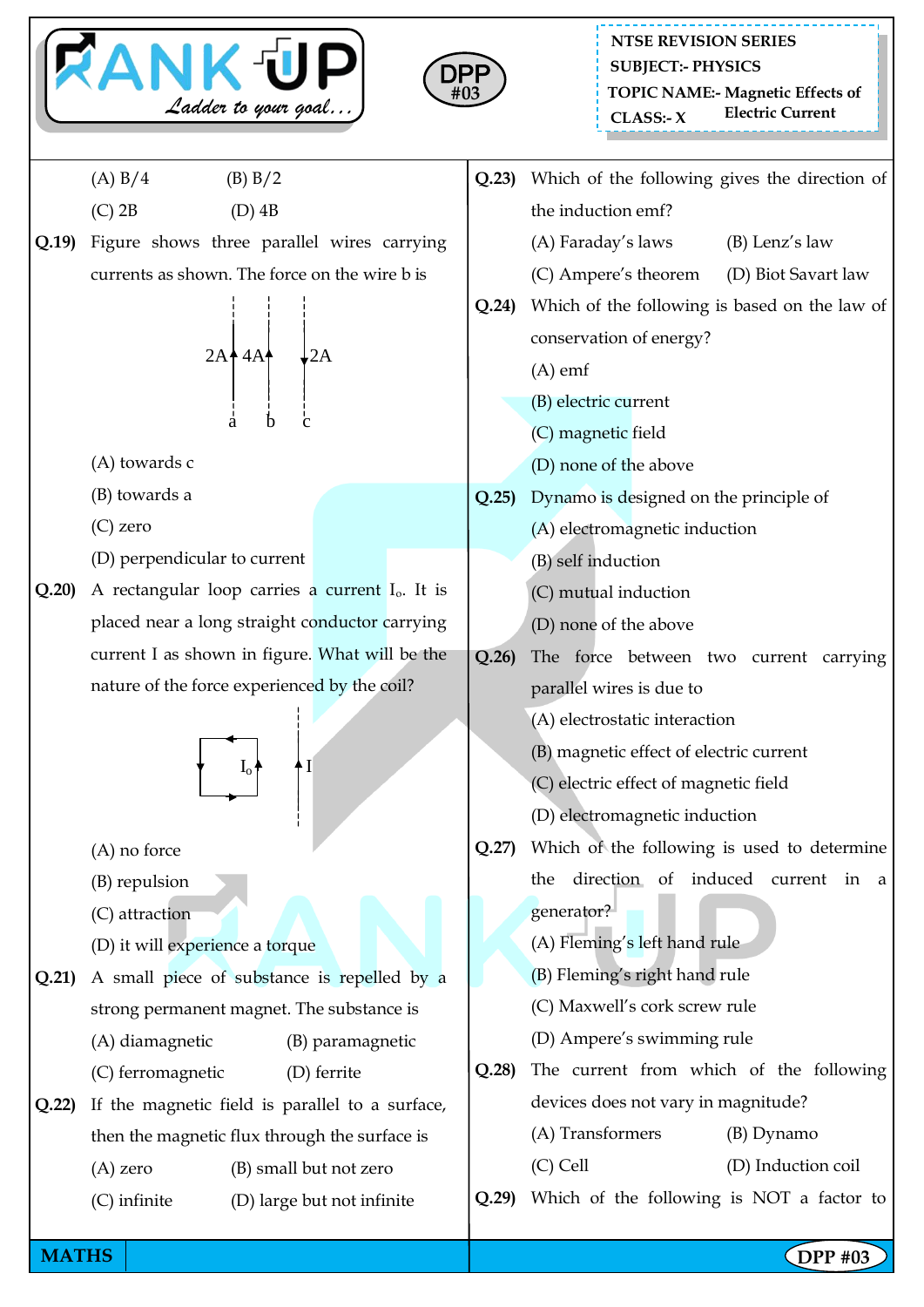



**NTSE REVISION SERIES SUBJECT:- PHYSICS**

**TOPIC NAME:- Magnetic Effects of Electric Current** 

 $CLASS:~X$ 

determine the mutual inductance of the two coils?

- (A) the number of turns of each coil
- (B) The shape of each coil
- (C) current through each coil
- (D) separation between the coils
- **Q.30)** In which of the following cases with a bar magnet and the solenoid no induced emf is produced?
	- (A) when magnet is inserted
	- (B) when magnet is withdrawn
	- (C) when coil moved towards or away from the magnet
	- (D) when the relative velocity of the coil with respect to the magnet is zero